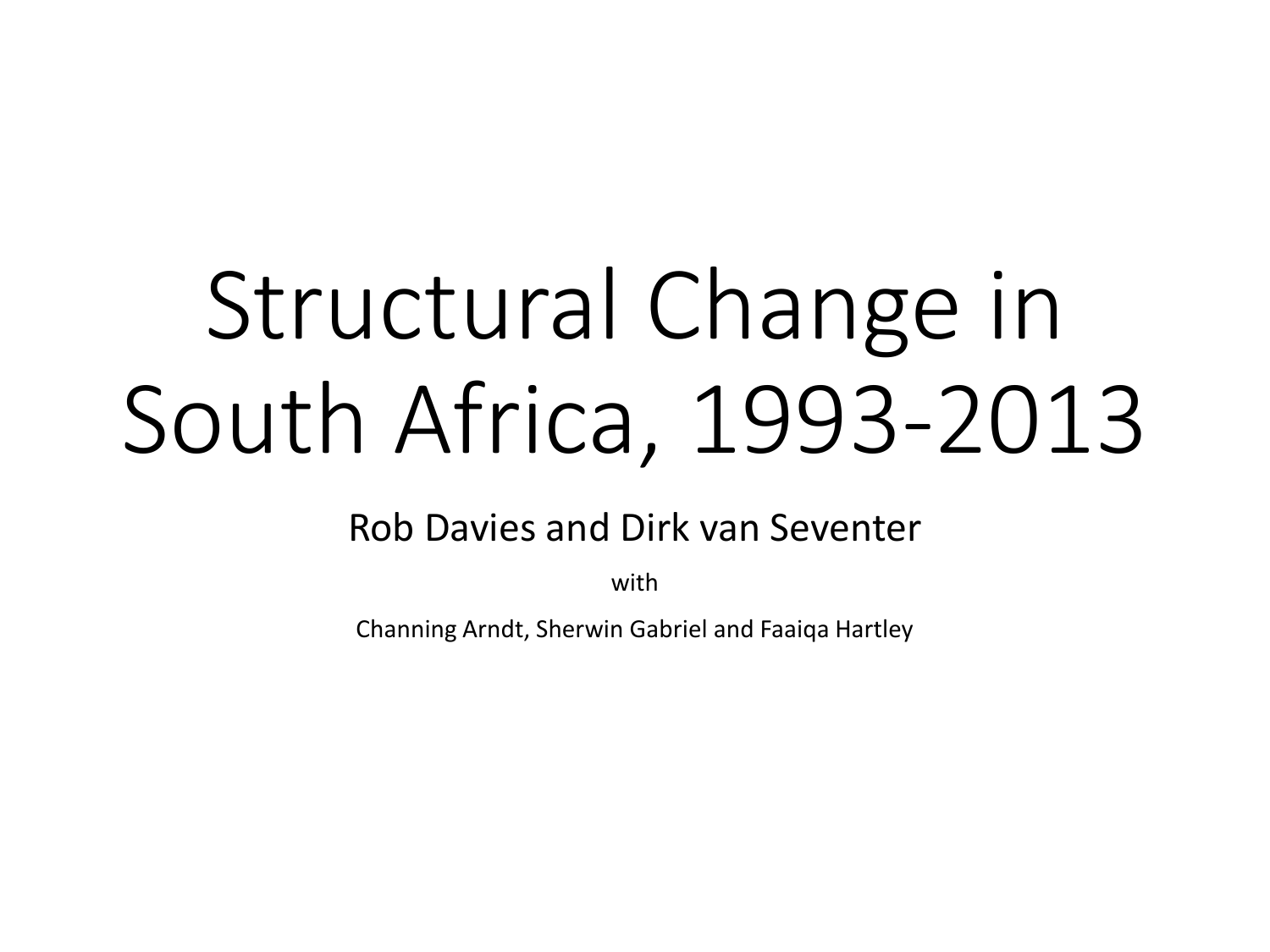### Introduction

- Annual series of consistent SAMs from 1993-2013
	- Built primarily for calibrating CGE model
	- But provides a useful data set for thinking about how the economy has changed over that period
- SAMs constructed using existing data
	- So no new information
	- But bringing together different data in a consistent economy-wide framework can give new insights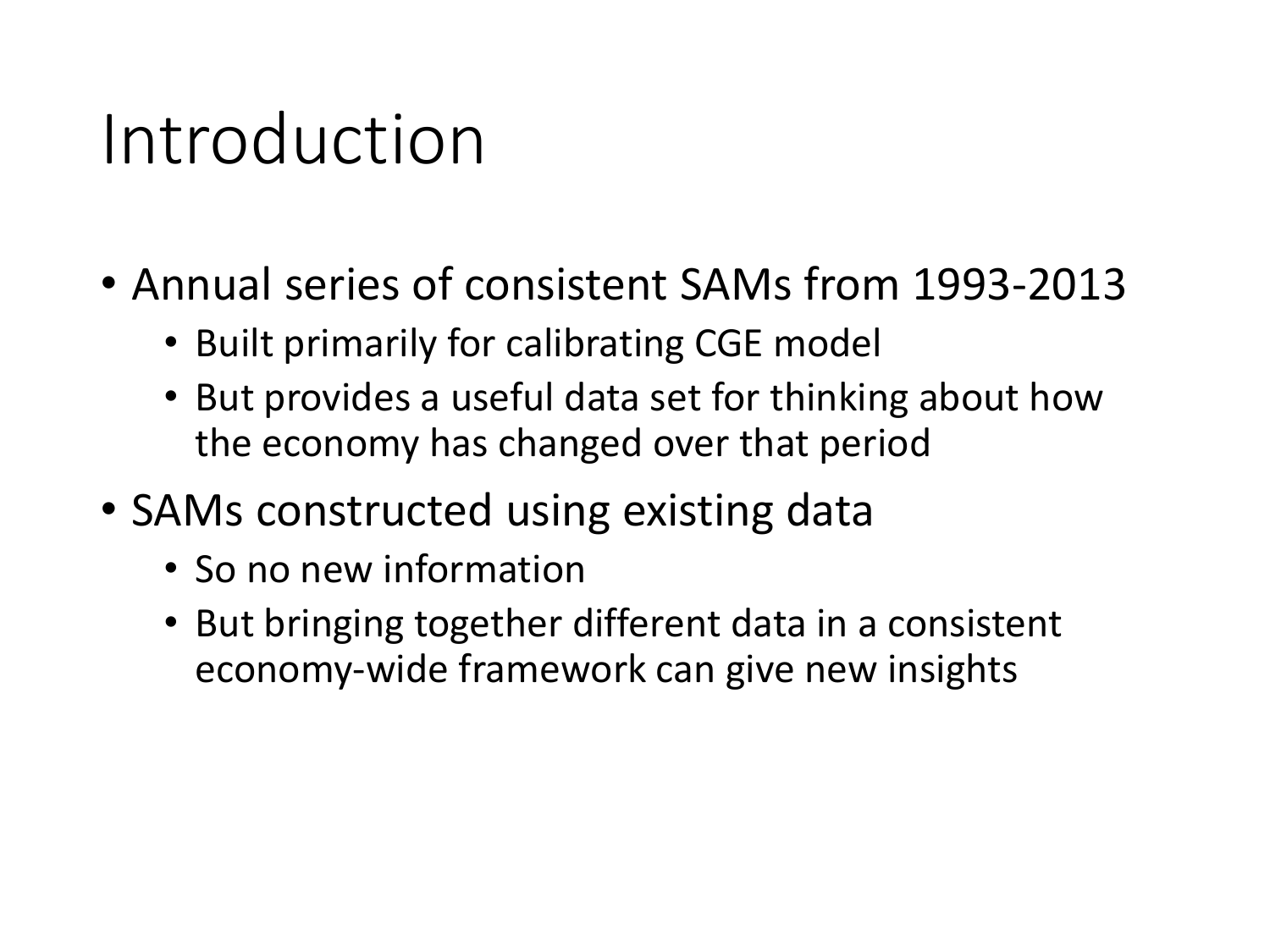## Preliminary: what is 'structure'?

- Connotations of fundamental, slow changing, not contingent
- We focus on industrial structure
	- 'Industrial structure' = sectoral composition of GDP
	- But this is an outcome of contingent shocks and more 'structural' features: technology, linkages, etc
- Have these features changed?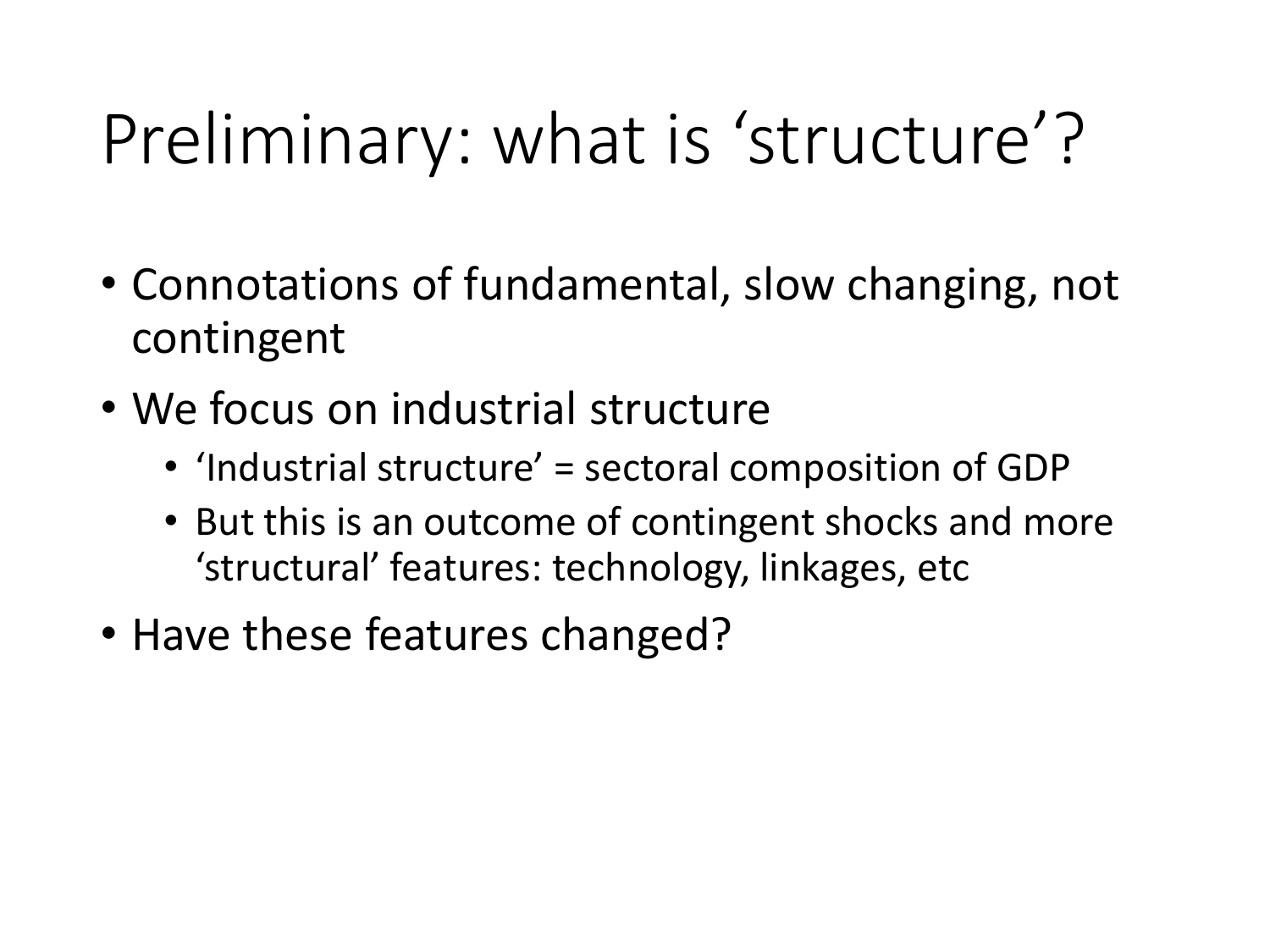### Methods

- Use supply and use table part of SAM to construct multipliers
- Explore how they have changed
- Use decomposition methods to identify changes due to
	- changes in technical 'inter-industry' relations
	- changes due to other factors demand
- Analysis is descriptive NOT causal
- Compare average SAMs 1993-95 and 2011-13
	- Constant 2010 prices
- Many results try to tell a story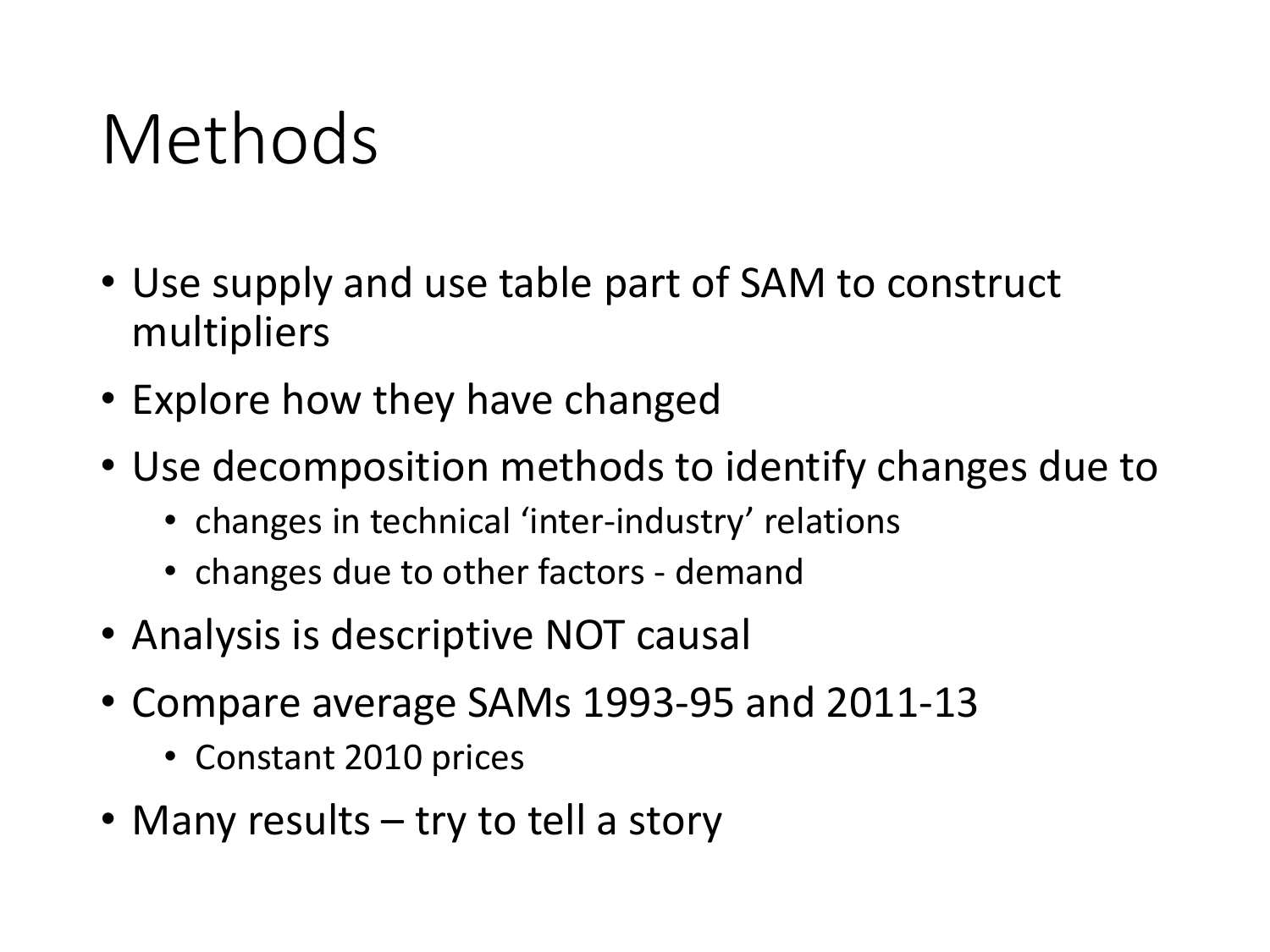## Some economy-wide ratios (%)

|                         |                                               | 1993-95 | 2011-13 |
|-------------------------|-----------------------------------------------|---------|---------|
| $\mathbf{1}$            | Value Added/Gross Value of Production         | 53.9    | 45.5    |
| $\mathbf{2}$            | <b>Compensation of Employees/Value Added</b>  | 56.5    | 51.5    |
| $\overline{\mathbf{3}}$ | <b>Gross Operating Surplus/Value Added</b>    | 43.5    | 48.5    |
| 4                       | Imports/Total Supply                          | 10.2    | 13.2    |
| 5 <sub>1</sub>          | Domestic supply/Total Supply                  | 89.8    | 86.8    |
| 6                       | Intermediate Sales/Demand                     | 40.2    | 45.2    |
| $\overline{\mathbf{7}}$ | <b>Private Consumption/Demand</b>             | 27.9    | 25.6    |
| 8                       | <b>Government Consumption/Demand</b>          | 10.6    | 8.5     |
| 9                       | <b>Gross Domestic Fixed Investment/Demand</b> | 6.8     | 8.6     |
| <b>10</b>               | Exports/Demand                                | 14.5    | 12.1    |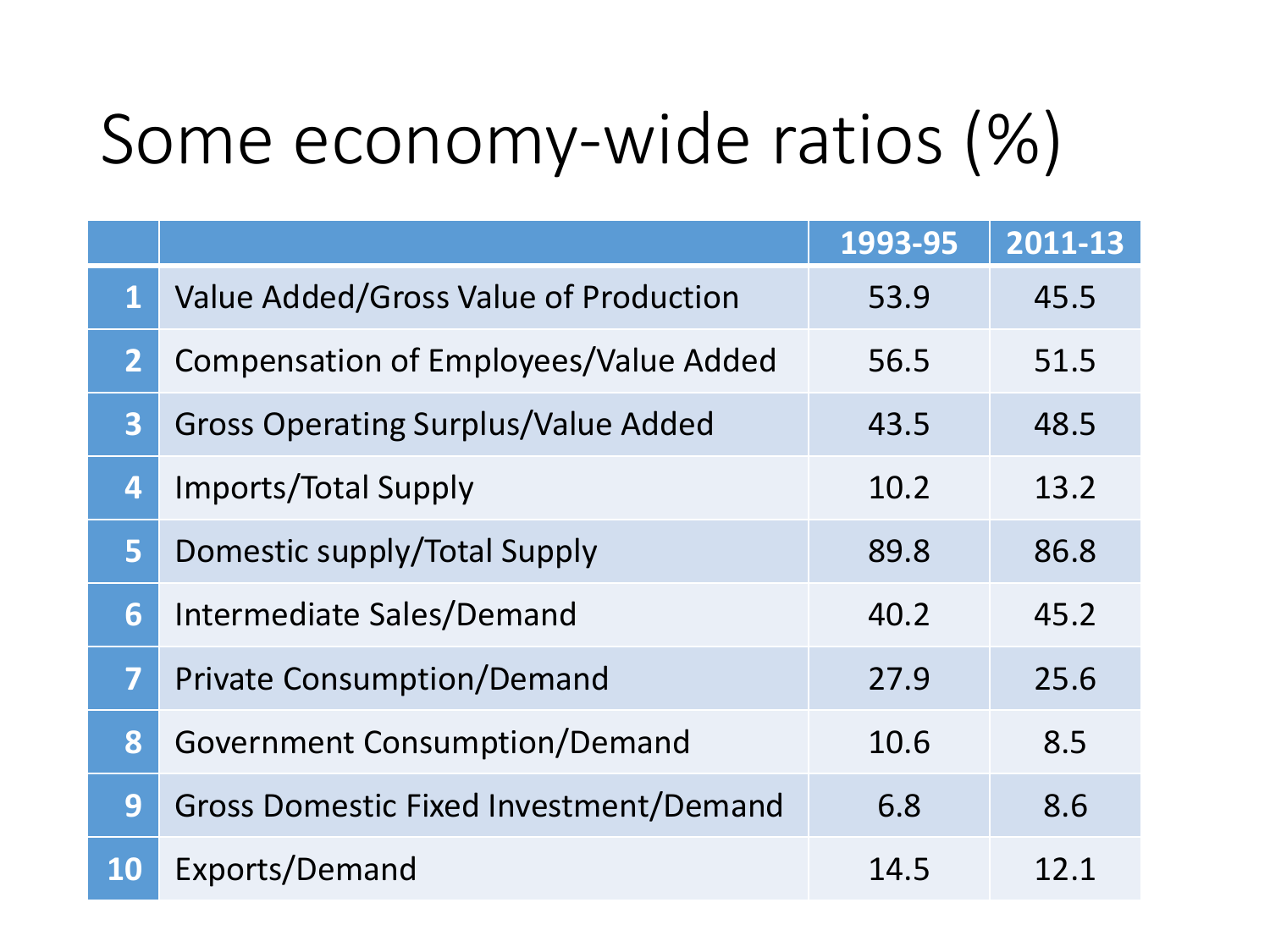# Implications of changes in VA/X and W/VA

- Fall in VA/X  $\rightarrow$  must sell more to get same (real) VA
- Fall in W/VA  $\rightarrow$  must get more VA to get same wage
- Economy-wide VA/X fell 53.9% to 45.5%
	- to generate R1 of VA needed sales of
		- R1.85 in 1993
		- R2.20 in 2013
- W/VA fell 56.5% to 51.5%
	- to generate R1 of wages needed VA of
		- R1.77 in 1993
		- R1.94 in 2013
- Combined, to generate R1 of wages, needed sales of
	- R3.28 in 1993 and R4.27 in 2013
	- 30.2% more
- Where are those sales?
- But varies across sectors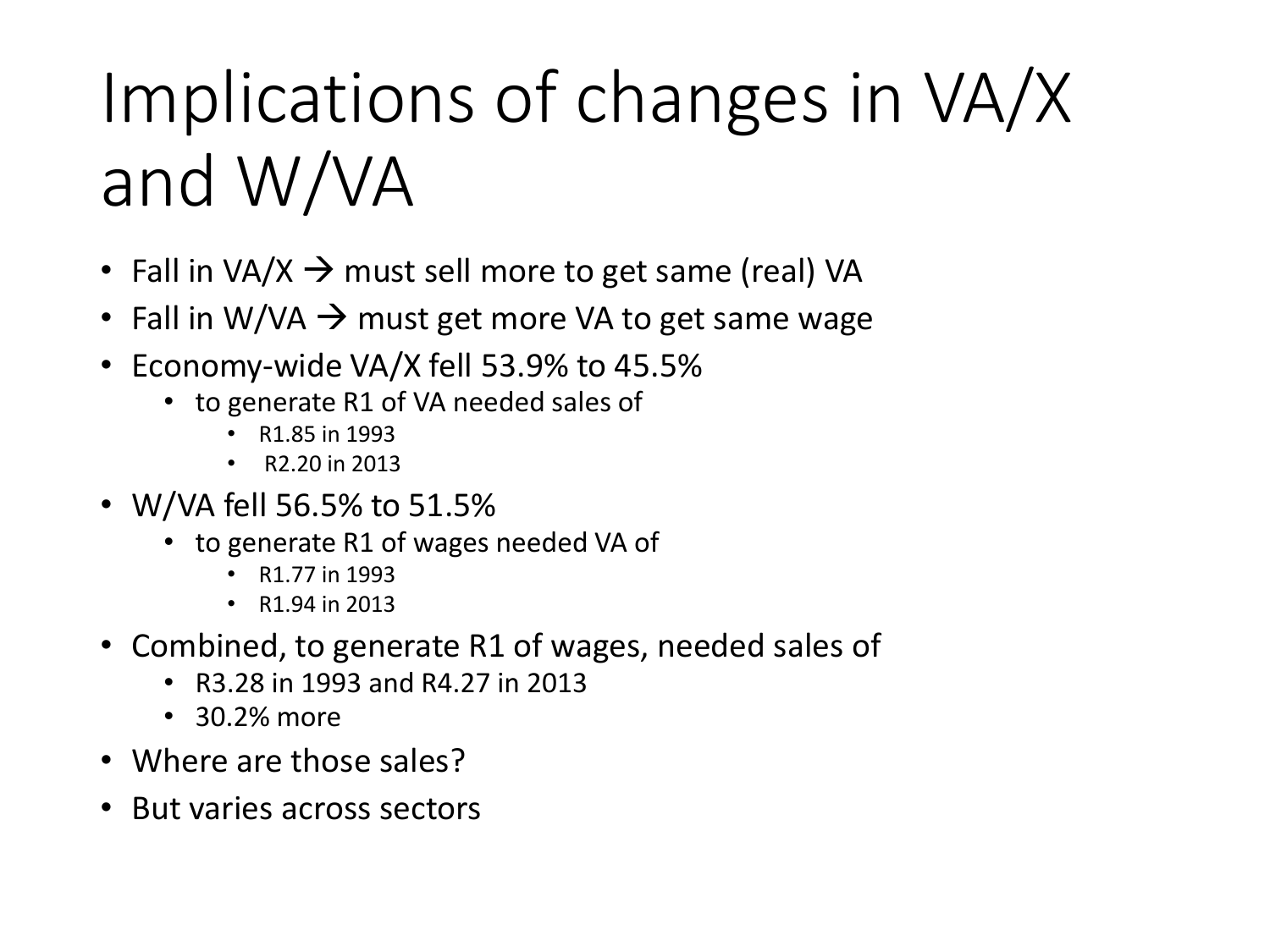### Sector implications of changes in VA/X and W/VA

|           | <b>Output to create R1</b><br>of Value Added |         | <b>Value Added to</b><br>create R1 of Wages |         | <b>Output to create R1 of Wages</b> |         |          |
|-----------|----------------------------------------------|---------|---------------------------------------------|---------|-------------------------------------|---------|----------|
|           | 1993-95                                      | 2011-13 | 1993-95                                     | 2011-13 | 1993-95                             | 2011-13 | %chg     |
| 01_aagr   | 1.83                                         | 2.60    | 3.57                                        | 3.27    | 6.53                                | 8.52    | 30.4%    |
| 02 amin   | 1.62                                         | 1.70    | 1.91                                        | 2.51    | 3.10                                | 4.27    | 37.9%    |
| 03 afbt   | 3.05                                         | 3.30    | 2.18                                        | 1.66    | 6.64                                | 5.48    | $-17.5%$ |
| 04 almf   | 3.38                                         | 3.79    | 1.85                                        | 1.50    | 6.26                                | 5.69    | $-9.1%$  |
| 05 achm   | 3.25                                         | 3.65    | 2.25                                        | 2.07    | 7.29                                | 7.56    | 3.7%     |
| 06_amme   | 3.22                                         | 4.61    | 1.69                                        | 1.53    | 5.44                                | 7.03    | 29.3%    |
| 07_aemc   | 3.47                                         | 4.15    | 1.61                                        | 1.32    | 5.57                                | 5.50    | $-1.4%$  |
| 08_atre   | 5.21                                         | 5.40    | 1.69                                        | 1.33    | 8.78                                | 7.17    | $-18.4%$ |
| 09_aelg   | 1.82                                         | 1.98    | 3.54                                        | 3.51    | 6.42                                | 6.97    | 8.4%     |
| 10_acns   | 3.39                                         | 3.44    | 1.54                                        | 2.16    | 5.21                                | 7.43    | 42.6%    |
| 11_atra   | 1.67                                         | 1.78    | 2.01                                        | 2.45    | 3.36                                | 4.36    | 29.9%    |
| 12 atrp   | 1.73                                         | 2.13    | 2.11                                        | 3.23    | 3.64                                | 6.87    | 89.0%    |
| 13 afib   | 1.50                                         | 1.96    | 2.70                                        | 2.43    | 4.05                                | 4.74    | 17.1%    |
| 14_agvt   | 1.29                                         | 1.50    | 1.12                                        | 1.14    | 1.44                                | 1.71    | 18.4%    |
| $15$ aosv | 1.48                                         | 1.99    | 1.42                                        | 1.63    | 2.10                                | 3.25    | 54.4%    |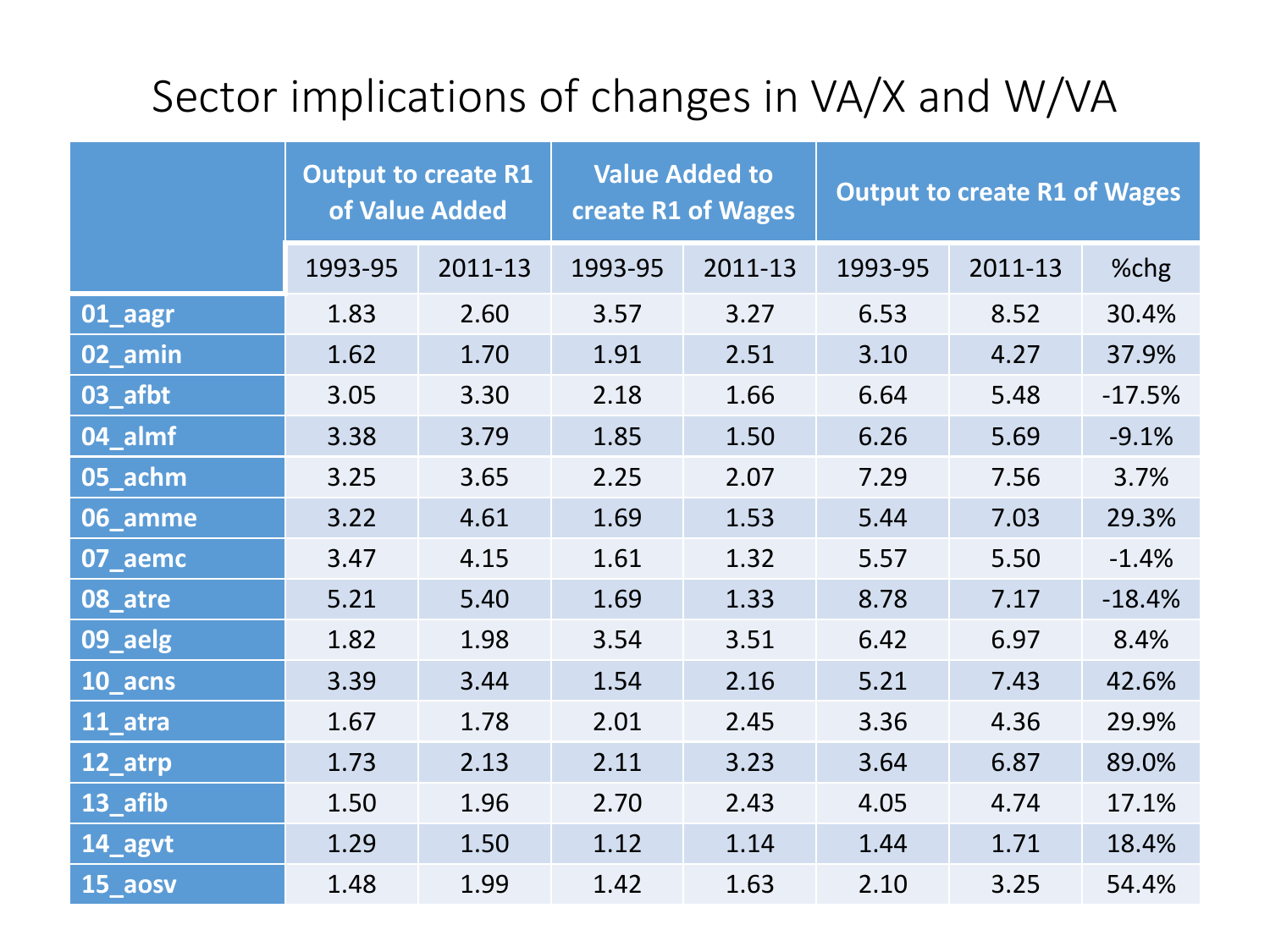### Backward and Forward Multipliers



#### **Backward Forward**

• Can use linkages to classify sectors according to their connectedness and see how they have evolved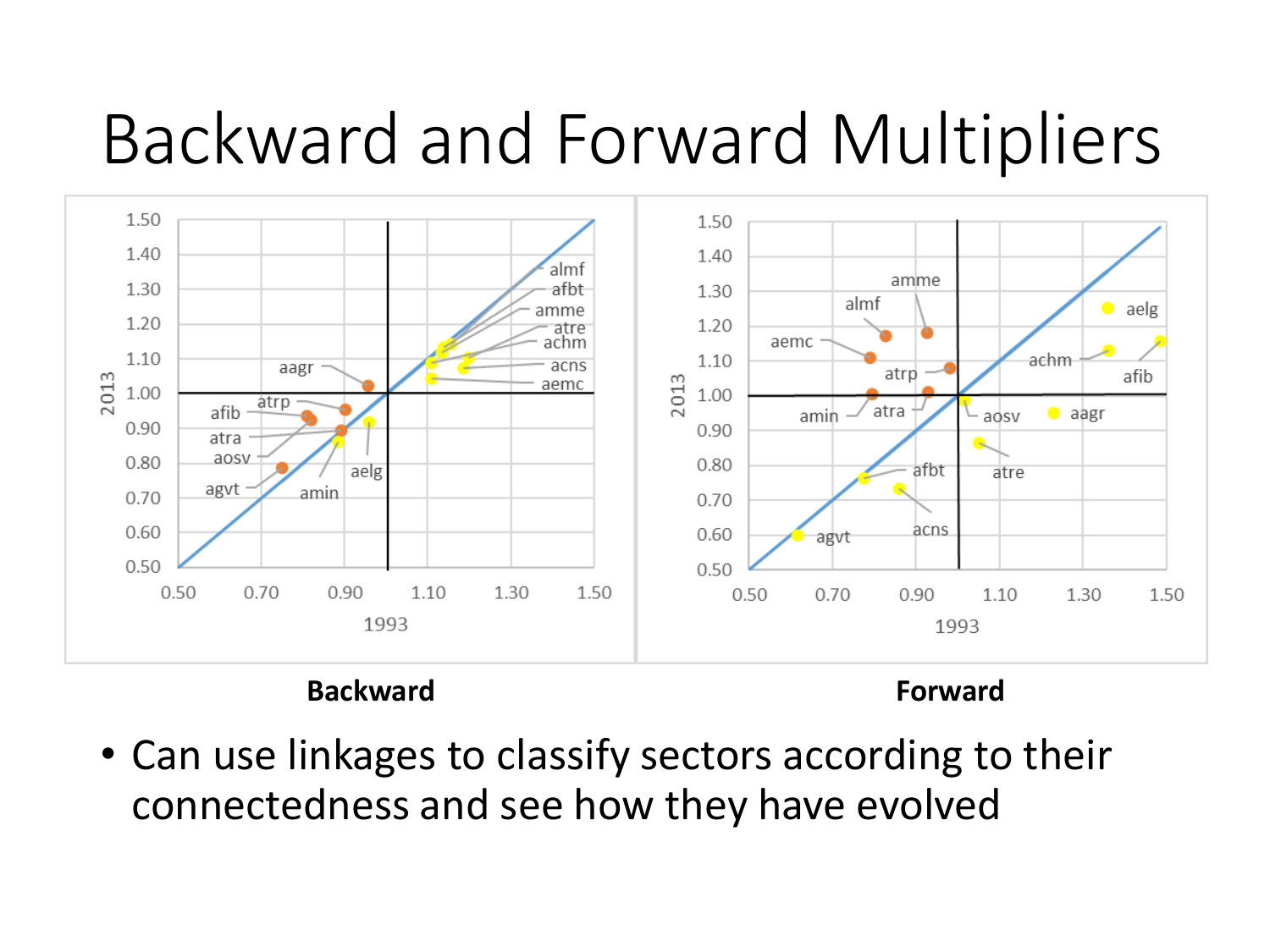### Classification of sectors

|         | <b>Classification 1993</b>   | <b>Classification 2013</b>   |
|---------|------------------------------|------------------------------|
| 01_aagr | <b>Dependent on Demand</b>   | <b>Dependent on Supply</b>   |
| 02_amin | <b>Generally Independent</b> | <b>Dependent on Demand</b>   |
| 03_afbt | <b>Dependent on Supply</b>   | <b>Dependent on Supply</b>   |
| 04_almf | <b>Dependent on Supply</b>   | <b>Generally Dependent</b>   |
| 05_achm | <b>Generally Dependent</b>   | <b>Generally Dependent</b>   |
| 06_amme | <b>Dependent on Supply</b>   | <b>Generally Dependent</b>   |
| 07_aemc | <b>Dependent on Supply</b>   | <b>Generally Dependent</b>   |
| 08_atre | <b>Generally Dependent</b>   | Dependent on Supply          |
| 09_aelg | <b>Dependent on Demand</b>   | <b>Dependent on Demand</b>   |
| 10_acns | Dependent on Supply          | Dependent on Supply          |
| 11_atra | <b>Generally Independent</b> | <b>Dependent on Demand</b>   |
| 12_atrp | <b>Generally Independent</b> | <b>Dependent on Demand</b>   |
| 13_afib | <b>Dependent on Demand</b>   | <b>Dependent on Demand</b>   |
| 14_agvt | <b>Generally Independent</b> | <b>Generally Independent</b> |
| 15 aosv | <b>Dependent on Demand</b>   | <b>Generally Independent</b> |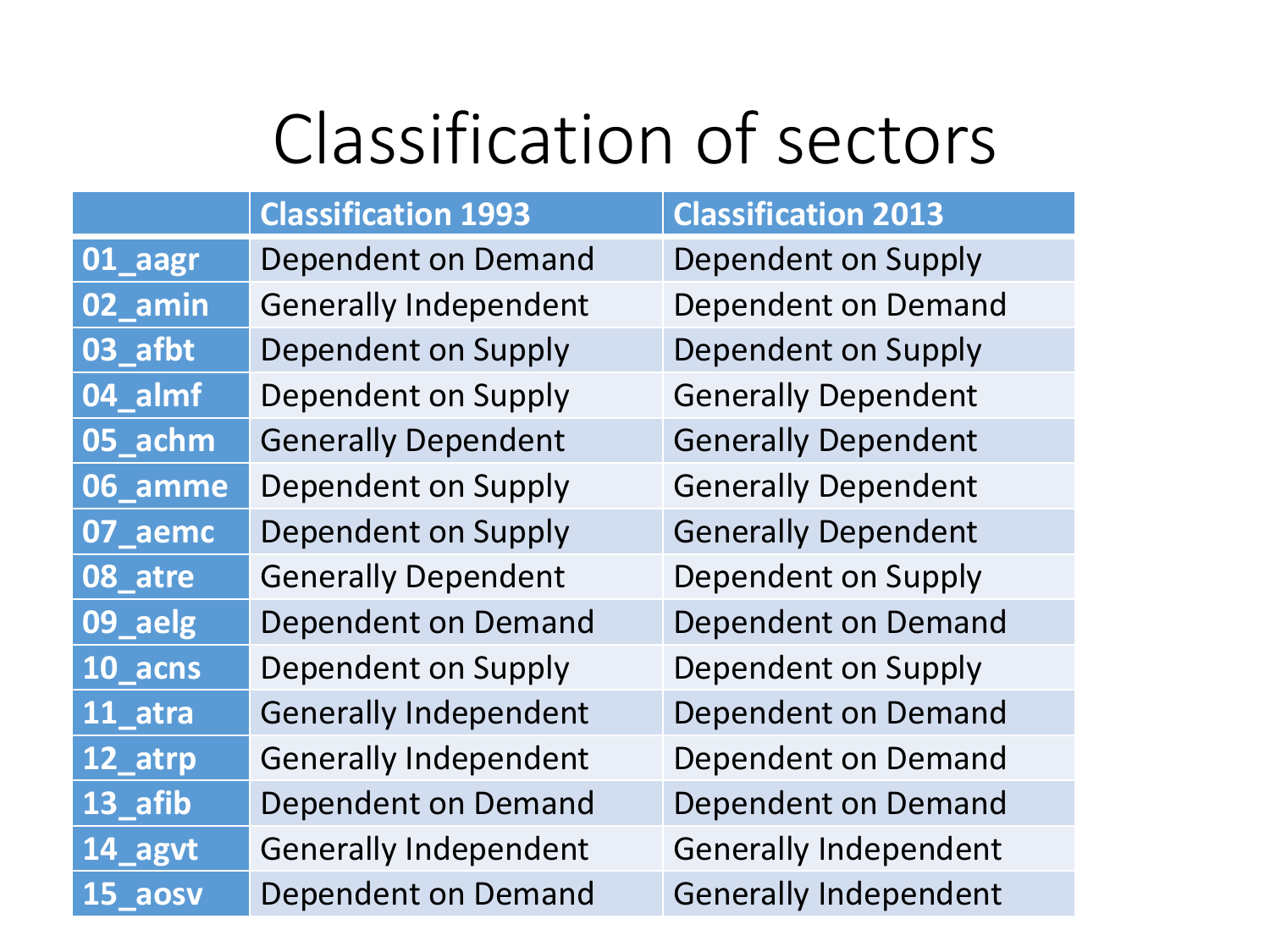### Decompositions

• Use Leontief –style model to decompose change into technical and other

$$
\mathbf{X} = (\mathbf{I} - \mathbf{A})^{-1} \cdot \mathbf{f} = \mathbf{L} \cdot \mathbf{f}
$$

### **ΔX** = **ΔL.f** + **L.Δf** + **ΔX.Δf**

change in output = weighted technical change + weighted demand change + covariance

• We play with variations on this theme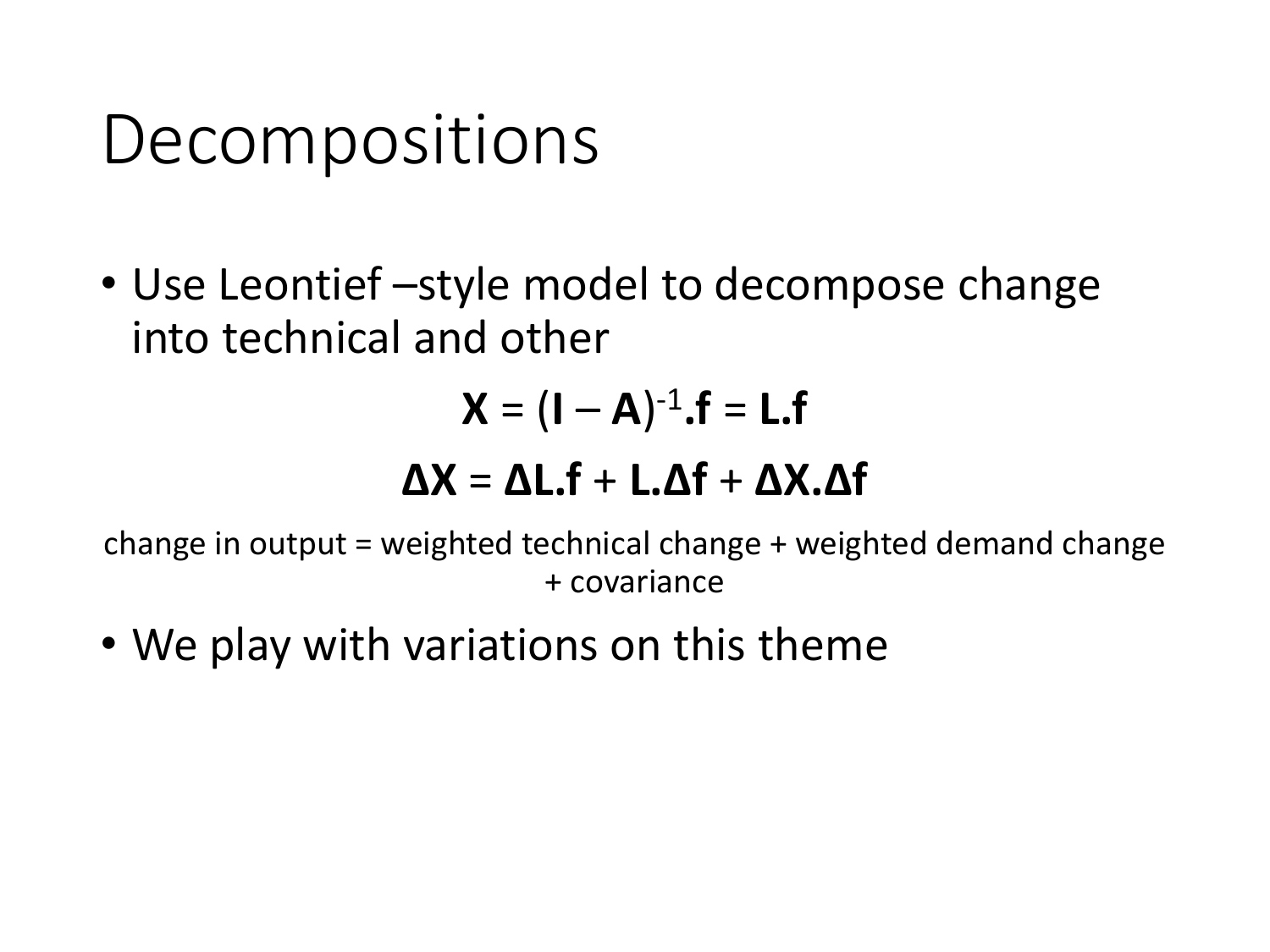### Some key decomposition results

- **Δ**gross output = **Δ**technology (8%) + **Δ**final demand (92%)
- **Δ**GDP = **ΔVA/X** (-34%) + **Δ**technology (12%) + **Δ**FD (122%)
- **Δ**GDP = **ΔVA/N** (74%) + **ΔN**(26%)
- **ΔVA/N** = **Δ**sector prod growth (85%) + **Δ**reallocation (15%)
- Role of technology change?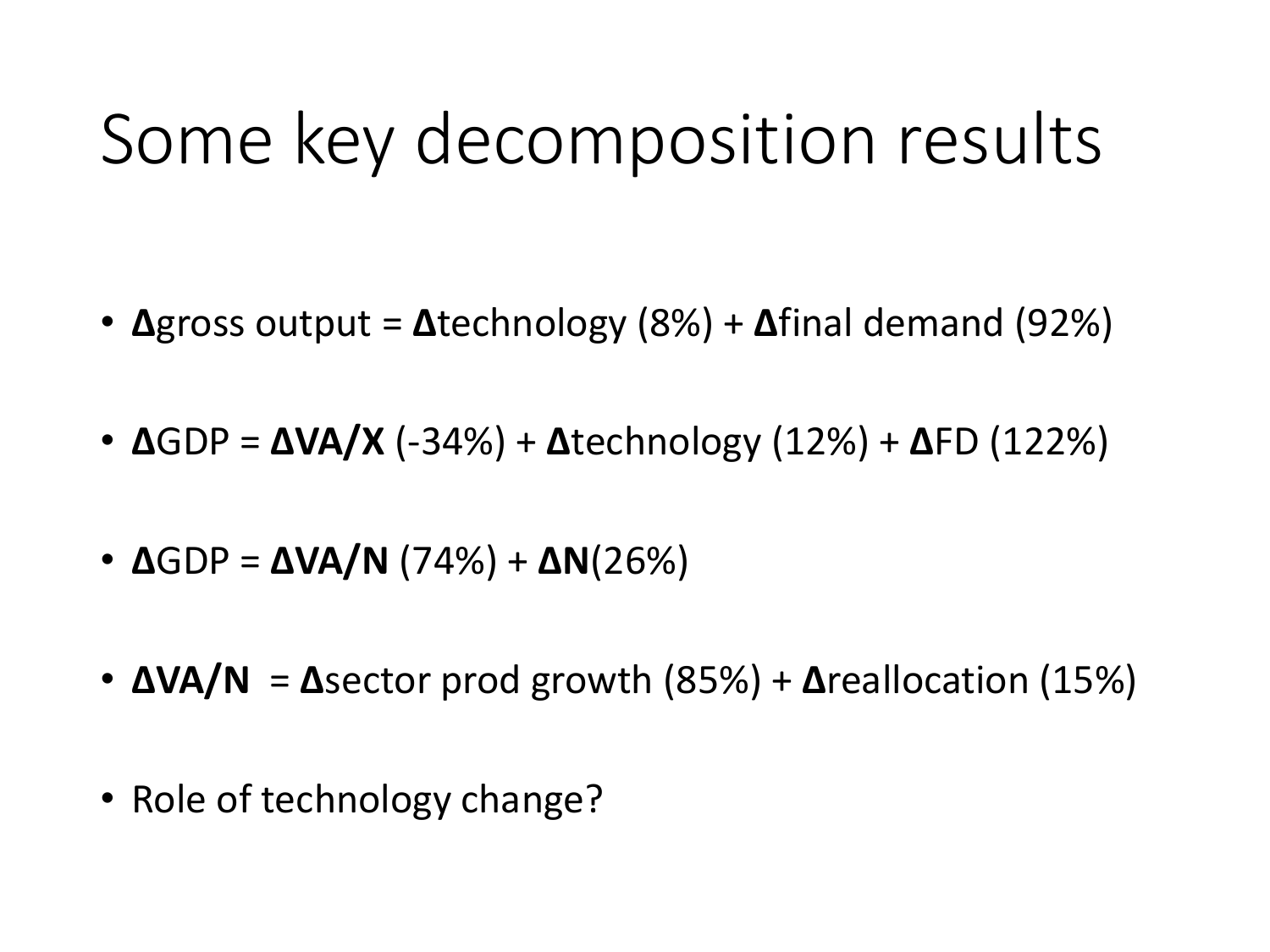## Policy relevance?

- Descriptive
- But suggest places to start hunting causes
- Framework within which policy impacts work
- Policy questions
	- How does what we describe influence effectiveness of particular policies?
	- Might policies target changing what we describe?
		- contingent outcomes
		- 'deep structure' linkages etc